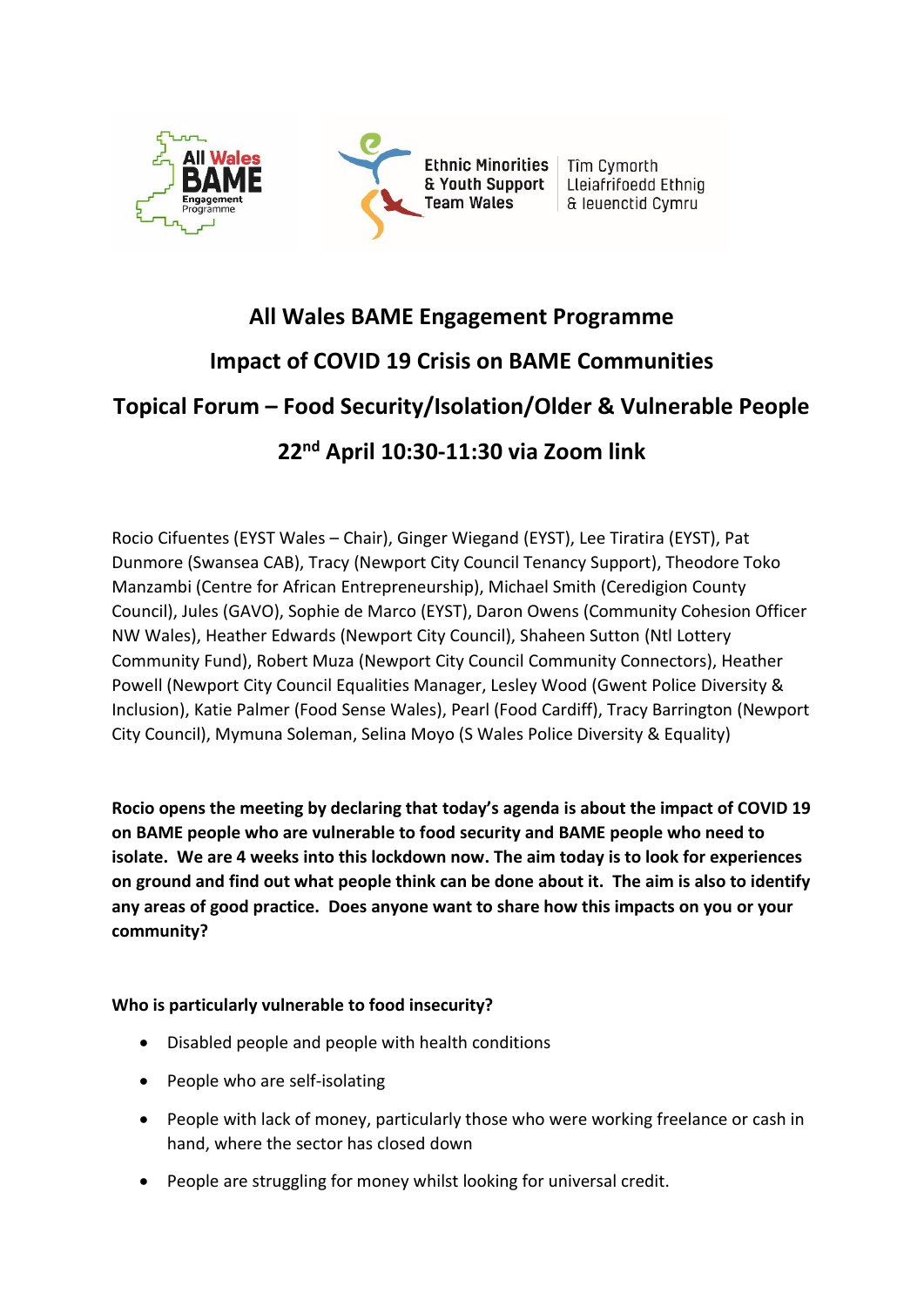## **Community Based Operations Running in Cardiff:**

- Oasis is continuing to operate kitchen and is feeding high number of refugees and a/s daily, some say 100 per day. This is a crucial service to that client group, but there are safety considerations regarding social distancing.
- South Riverside Community Development Centre have launched a new pantry project, particularly supporting local BAME community – <https://foodcardiff.com/blog/riversidepantry/>
- Flourish (Riverside), Oasis Cardiff and Horn Development Association have funds from Big Lottery to support BME communities around food poverty.
- Al-Ikhlas centre in Cardiff are operating a foodbank and have scaled up during the crisis.
- Newly launched Ramadan Relief fundraiser for food parcels: [https://www.gofundme.com/f/ramadan-relief-cardiff-covid-19-campaign](https://www.gofundme.com/f/ramadan-relief-cardiff-covid-19-campaign?utm_source=customer&utm_medium=copy_link-tip&utm_campaign=p_cp+share-sheet)
- Fareshare Cymru have distributed equivalent of 55,000 meals through about 30 organisations in Cardiff. This is separate and additional to the Trussell Trust foodbank parcels going out. Food Cardiff have set up a Covid-19 Food Response Task Group and are looking to set up a co-ordinated approach using a network of hubs in the city.
- Cardiff Council information and advice. They are delivering food parcels for those self-isolating but not on Shielding list (as well as support with getting cash, benefits etc.). Cardiff & Vale Public Health Dieticians are advising on options for parcels for people with dietary requirements including Halal and Kosher food options. [https://www.cardiff.gov.uk/ENG/Your-Council/Strategies-plans-and-policies/Emergency-](https://www.cardiff.gov.uk/ENG/Your-Council/Strategies-plans-and-policies/Emergency-Planning-and-Resilience/coronavirus-information/help-and-advice/Pages/default.aspx)[Planning-and-Resilience/coronavirus-information/help-and-advice/Pages/default.aspx](https://www.cardiff.gov.uk/ENG/Your-Council/Strategies-plans-and-policies/Emergency-Planning-and-Resilience/coronavirus-information/help-and-advice/Pages/default.aspx)
- For information on Cardiff activity you can contact [pearl.costello@wales.nhs.uk](mailto:pearl.costello@wales.nhs.uk) from Food Cardiff. Also [www.foodcardiff.com](http://www.foodcardiff.com/) is updating webpage and will soon have a new "Accessing Food" resource section.

#### **Community initiatives in Swansea**

• Central African Community Centre (CAE) are collecting fresh and pantry food from Tesco twice per week to parcel and deliver. Every Friday and Monday evening mostly to refugees and asylum seekers who are in need – for instance people who are living in hostel but cannot eat in hostel. They contact people by phone every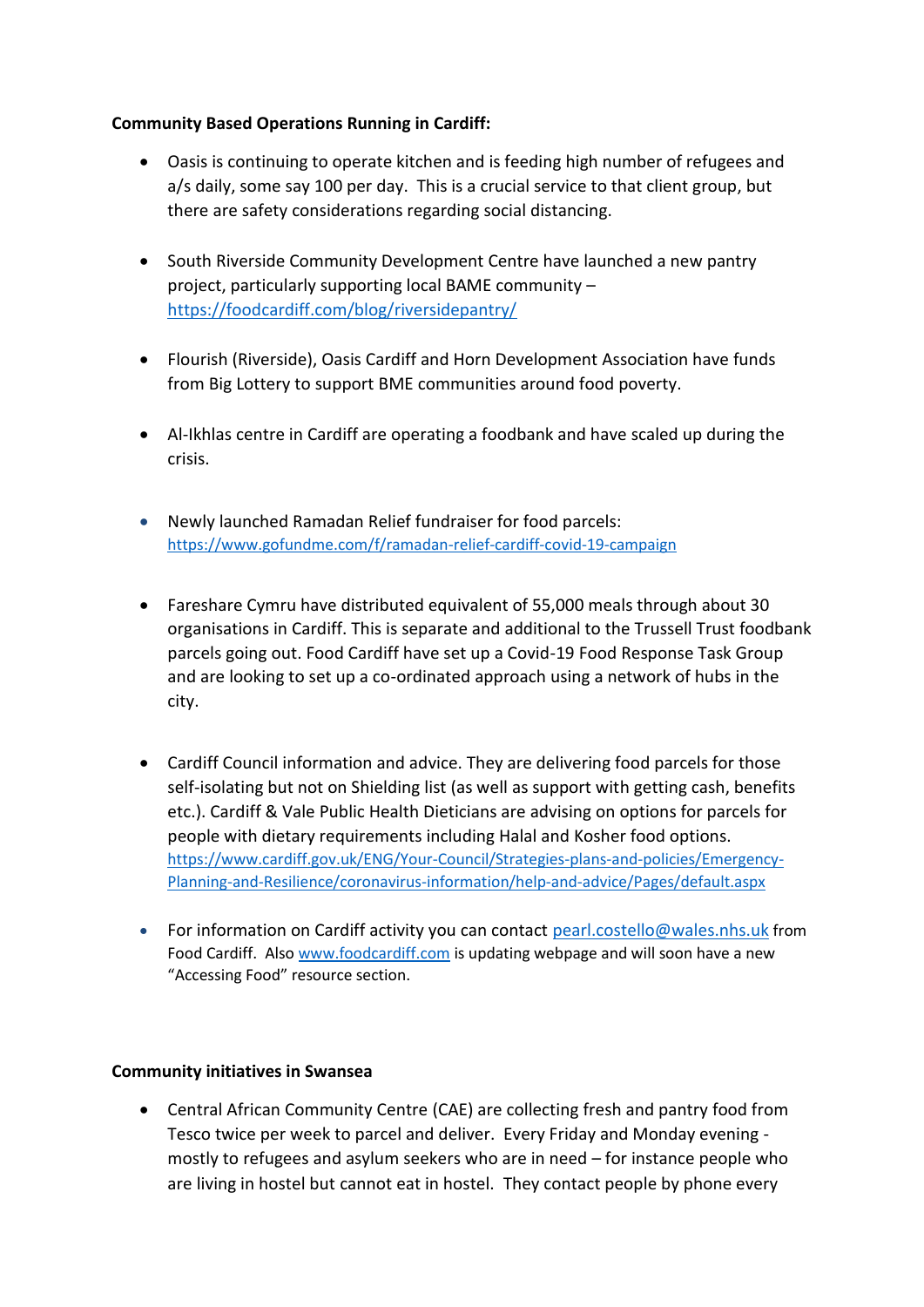Monday and Friday evening to see if they need food, their dietary requirements and then will make them a parcel and deliver to their accommodation. They will let people know what food they have available and try to match their needs. They began by contacting their own networks and former participants but are now getting referrals from other organisations like City of Sanctuary. Whoever is struggling can contact Theodore of CAE at the following phone: Send Theo the phone number Theo will call that person on evening of the food delivery.

- Single parent families in Swansea must get cash from cashpoint. Local authority coordinators organise food delivery and take cash. (Sophie)
- In Swansea there is a weekly virtual meeting for asylum seekers specifically that is a crucial network for distribution

### **Community initiatives in Newport**

- There are about 12 active food banks in Newport at moment and Newport City Council has injected funding into them. Some are delivering; some are not, and Individual food banks have their own criteria/referral means. Newport's central food bank on Corn Street is delivering food to homes. If one is a signatory, they will do evoucher. King's Church in Newport are not doing deliveries to homes but are delivering to hubs, so people do not need to go far. Trussell trust is operating voucher scheme.
- Newport is looking at getting something set up with Bethel church that will get culturally appropriate packages to people. They are looking at that with school lunches as well.
- Newport City HUBs now have a free phone number: 08081 963482, which anyone can call with queries. They are getting foodbank referrals on daily basis - Jesus Cares parcels, Trussell Trust Vouchers. They can arrange pickup slots at certain times at Hubs. Pill HUB are working with Pill Unity to start a Fareshare scheme selling £3 pounds food bags, live tomorrow. They will only have 60 bags per week and don't have halal options.
- Newport Hubs are also doing shielding calls, welfare calls for those in receipt of those government parcels. It takes about 7 days turn around for parcels to start arriving to a person and there is no provision for dietary or cultural requirements.
- A Newport Council Community Connector refers BAME people to Newport foodbanks every morning, including a large number of asylum seekers and undocumented migrants.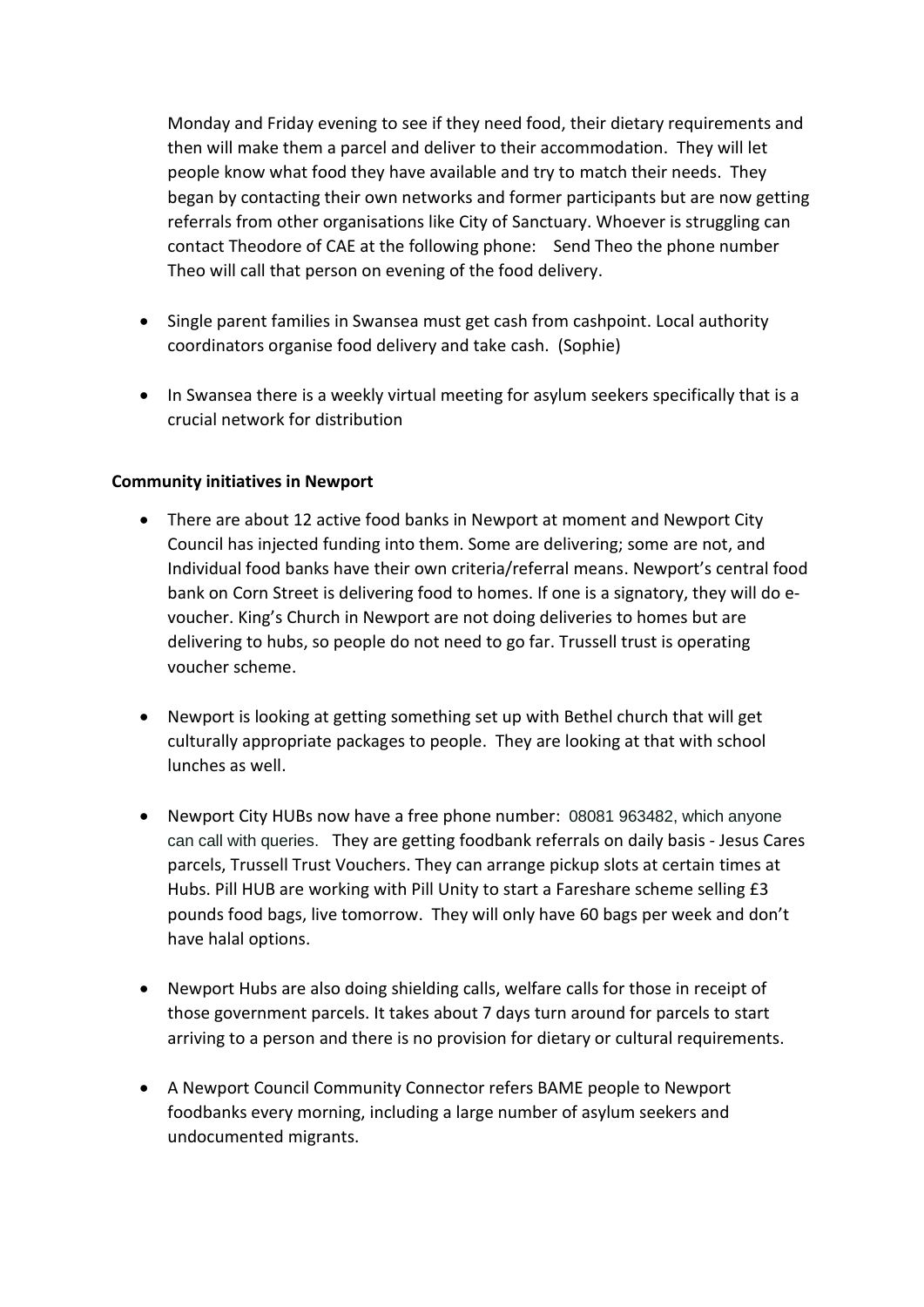- Feed Newport also considers cultural aspect and are doing very well for people.
- A group of volunteers in St Julians & Beechwood E Newport are doing deliveries; can reach through Facebook group.
- GAVO in Newport are coordinating volunteers "Volunteering Matters". For assistance in Newport with shopping or meds pickup in Newport, phone Newport City Council or email social service. The person will be passed to Newport Community Connectors who can then send referral to volunteering matters.

### **Community initiatives in North Wales**

- There are a few community groups organising to deliver packages, such as NMAWI in Colwyn Bay.
- Sainsburys are prioritising older people for delivery slots
- AVOW coordinates a volunteer service for people to do shopping for those who can't leave the house.

## **General food bank notes**

- The biggest challenge for food banks from BAME perspective is making sure that people receive information in way that is appropriate to them. They are not sure that BAME people are getting information about how to access foodbanks.
- Also, they have had feedback on cultural appropriateness of packages. Though some (not all) foodbanks do try to provide culturally and medically appropriate food parcels and ask clients those needs, they do not always have control over what they have in stock and so may not have appropriate items.
- Food banks sometimes do not give big enough parcels not recognising larger size of BAME families on average.
- One Newport support worker will refer a family to three food banks so they can have opportunity to have different items and improve volume of food.
- Individual foodbanks have different criteria/referral systems. Most foodbanks still require a voucher or voucher alternatives -some are operating via what's app – each FB has different mechanism and criteria – some voucher some what's app message.
- Anecdotally, there is evidence that more people who were on borderline of needing Foodbanks have crossed that line into food insecurity now.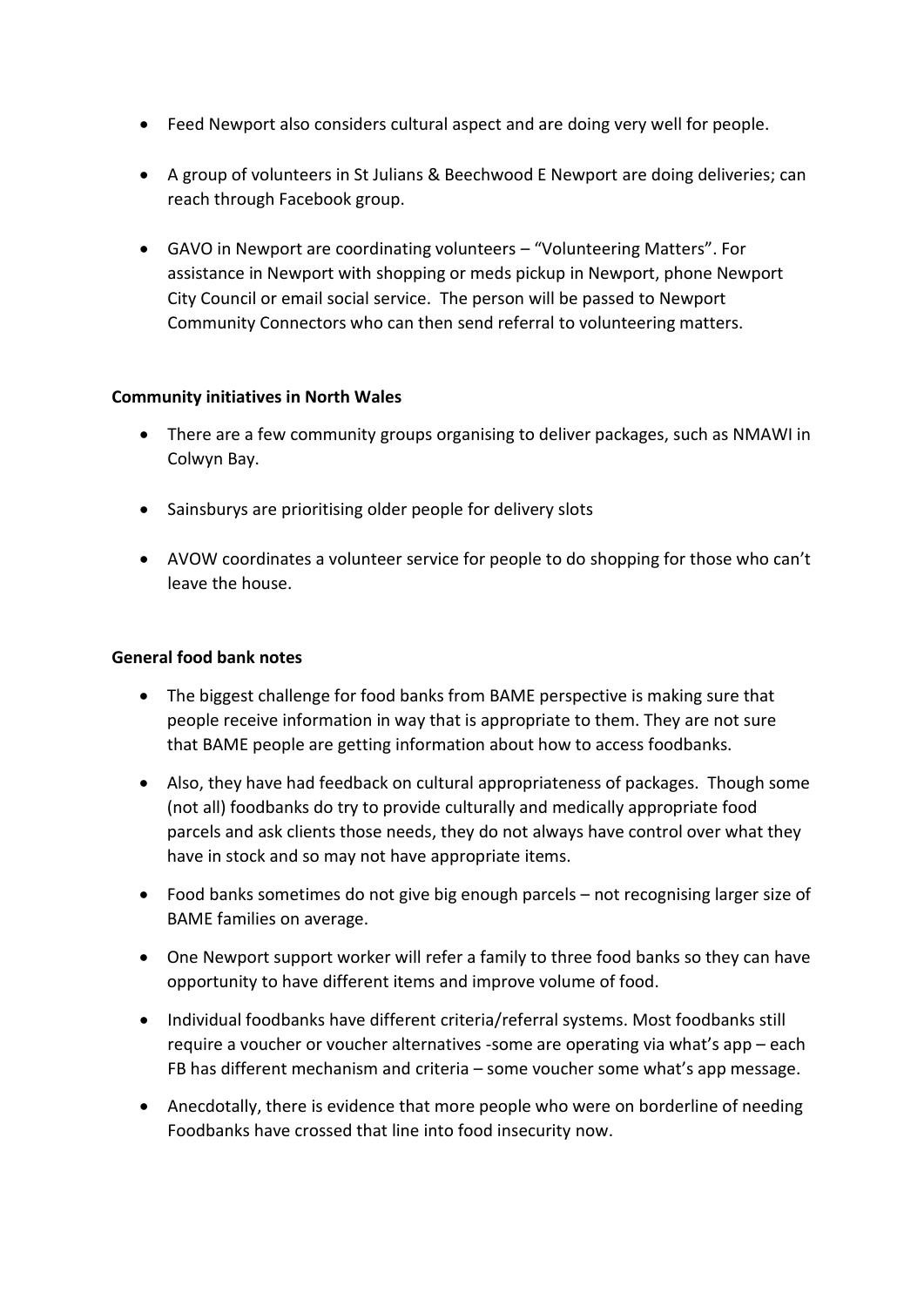### **Shielding & Welsh Government Food Parcels**

- There is concern about people who were expecting a shielding letter from Welsh Government but haven't received one. Those present had multiple examples of clients or neighbours in this position, including one with chest conditions and one person who could pay someone to do shopping but could not find anyone to do so.
- To get a shielding letter, one must be "clinically extremely medically vulnerable" and there is a list of specific conditions. About 80,000 people in Wales have been identified and sent shielding letters, though many letters were sent to wrong addresses in the first instance.
- People who feel they qualify but have not received a letter should contact their GP or hospital nurse. There is evidence that GP practices are responding to such queries in varying ways – some being very responsive and some deflecting. In two examples, a person was told their GP practice was the wrong place to go to ask for this, and in another practice a locum did not know anything about shielding letters. There is communication between Welsh Government and GP practices and hopefully things are kicking into place better.
- Concern around people with mental health issues additionally who may be anxious and are afraid or unable to contact their GP for shielding letter query.
- Newport City Council has received notice of additional people in the shielding category over the past couple weeks.
- 1,700 residents in Ceredigion have had shielding letters and those who do have health conditions/vulnerabilities but do not qualify are directed to county website where there is a page with alternative ways to get support.
- Notes of the food parcels for people who are shielding food parcels.
	- $\circ$  They are only meant for those who have no other recourse to get food; It was initially thought only a portion of those who are shielding would receive food parcels.
	- o The first parcel round has been undersubscribed.
	- o Welsh Govt parcels are only meant for shielded person, not whole household. However, people should alert Local Authorities if they feel the household is not in position to provide food for other family members. For instance, Cardiff Council is conversing with food parcel recipients to identify single parent families.
	- o Volume of food parcels food is supposed to last for one week but Trussell Trust has said that it is otherwise.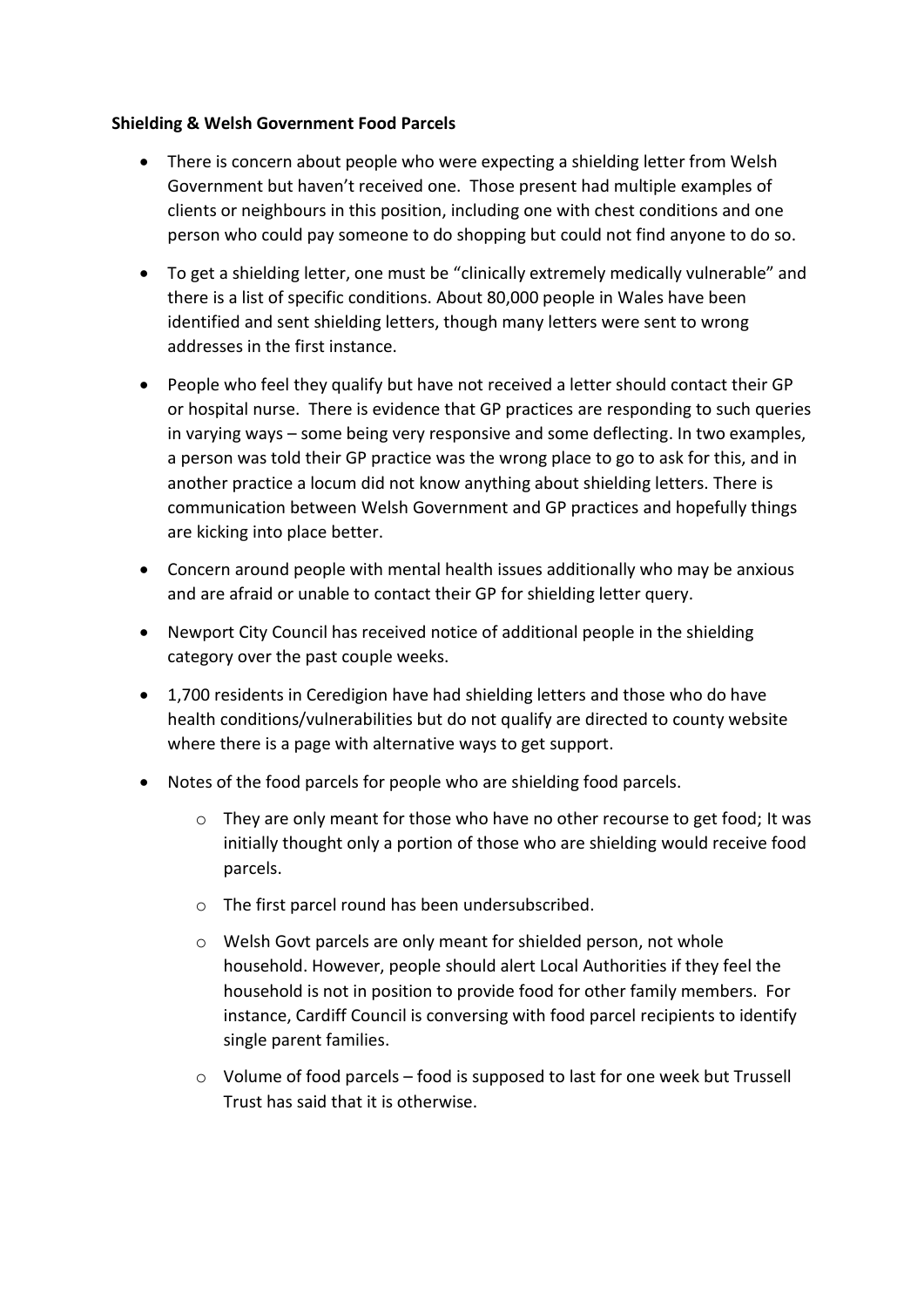o Food parcels do not account for cultural, religious and medical dietary requirements. Welsh Government are aware of this issue but not clear on potential response

### **Impact on Muslims, particularly culturally appropriate food & Ramadan**

- It will be stressful if people do not get appropriate food during Ramadan. If people are sent wrong food, or are not confident that it is halal, they will not eat it.
- In Newport, there was has been some discussion about mosques providing Iftar meals to vulnerable people during Ramadan to provide iftar meals to vulnerable people and if there are guidelines about doing to.
- Likewise, after a death, traditionally the family doesn't cook food. Close family and friends will be sending it. There are a couple of families in Newport where multiple family members have been ill with COVID or died. Neighbours will be providing them food during this period.
- There is an urgent need for guidelines on how family, friends and local organisations can safely cook and deliver food to people. Muslim council of Wales website does have some guideline but very detailed as regards to food hygiene and safety, particularly hot and cold foods and transmission. Newport City Council have some Ramadan specific guidance put out later today – safe observation whilst observing social distance. Guidance from food standards agency on delivering foods: <https://www.food.gov.uk/business-guidance/food-safety-for-food-delivery>
- Cardiff and Vale dieticians are advising on options for parcels for people with dietary requirements including Halal and Kosher food options.
- Morrison's is providing delivery slots for people who are isolating or vulnerable, but one can only choose from a few package options; they recently added a "Ramadan" package.
- Question Could EYST communicate to people who are organising food response with guidance on dietary needs, importance and impact of Ramadan and on providing parcels for larger families?

## **NRPF & FSM**

- Question Are people who are classed as NRPF currently receiving Free School Meals (FSM)?
- Newport City Council workers have put a proposal to provide FSM to NRPF families to NCC's Senior COVID 19 group and are awaiting instruction.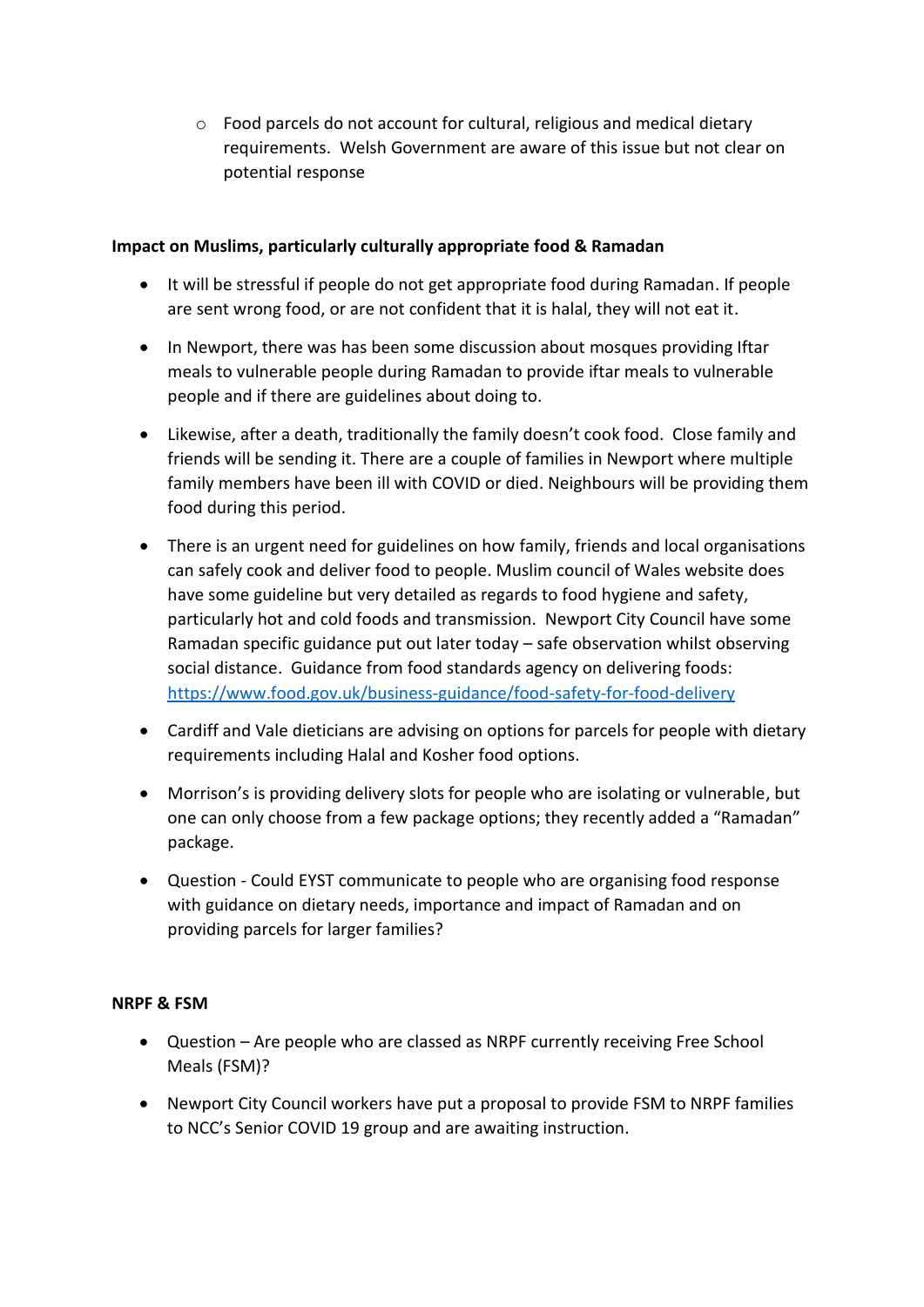- There is consensus that guidance from Welsh Government to local authorities on NRPF provision must be stronger. Although WG was in contact with local authorities on this issue pre-COVID, local authority response has been patchy.
- Katie Palmer of Foodsense Wales requests that people send evidence of NRPF families who are not receiving FSM to her. She is in regular contact with Welsh Government on this issue and evidence in various locations will be valuable to her arguments.
- Wales Refugee Council wrote to the First Minister and raised FSM/NRPF issues. Rocio will share that letter with Katie so that she can once again draw attention to it to amplify voice on this issue.
- There problem with this issue (along with others such as culturally/medically appropriate food parcels) is the time lag for WG response, and the stress that families face during that time lag.
- There is thought among the group that NRPF families are now eligible for emergency support from the discretionary assistance fund.

## **Discretionary Assistance Fund (DAF)**

- Question: Does anyone have recent experiences trying to support someone to access discretionary assistance fund (DAF)?
- It's there and ready to be used. There has been a request to extend the DAF and Wales is fortunate in this regard, but there is a sense that the DAF is not currently used as much as it could be.
- DAF can be accessed through a host of different partners who may be overstretched at moment; there has been a doubling of applications recently.
- Only designated partner agencies can apply on behalf of someone for the household goods
- Anyone can apply for the cash assistance. Apply online and get decision within 24 hours. Emergency cash assistance is up to £150 but on average is usually around £20-£50. Support workers had different experiences of being successful in getting DAF cash for food. One had always been denied those applications and the other had been successful on them. "Its always unpredictable how much one will get."
- EYST is a partner agency and is currently doing DAF applications; Newport Council Hub workers are also doing a high volume of DAF applications, about 10-15 per week.
- Online DAF applications are very difficult for speak with limited English or digital skills. There is a great amount of detail involved in the application. The following two people are happy to be contacted on best ways to remotely support people with